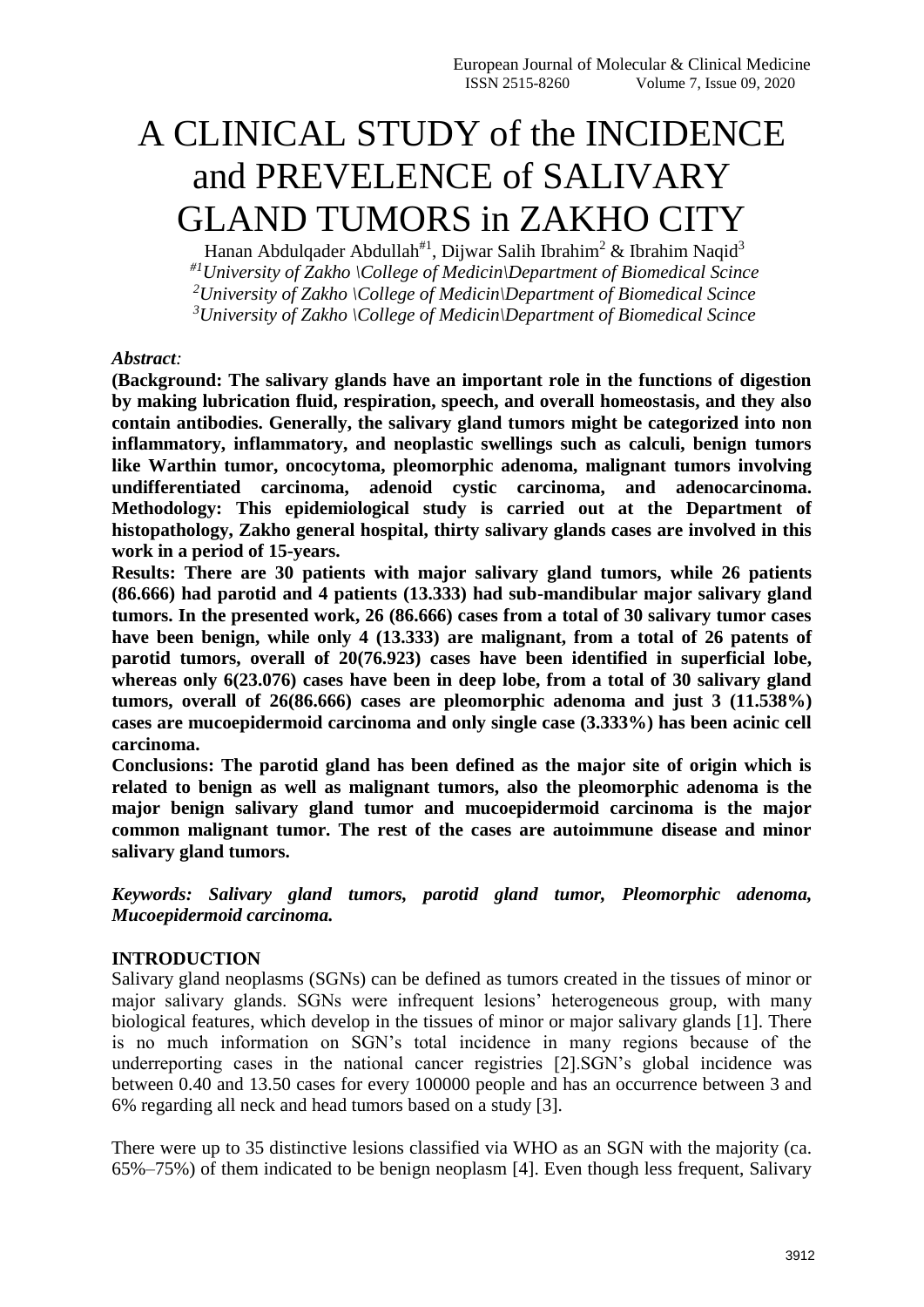gland carcinoma (SGC) representing a minimum of 24 distinctive histological subtypes, which will make it challenging lesions' group for studying and developing treatment standards for [5].The majority of publications provided a minor predominance in the females, yet the sex ratio is varying in many types of tumors [6]. Even though often inconclusive, diagnostic approaches like fine needle aspiration cytology (FNAC) were utilized for SGC [7], FNAC might experience sampling biopsy especially in the case when the tumor was in parotid's deep lobe [8], a few studies indicated cases that were related to tumor capsule seeding following the procedures of FNAC [9]. Other techniques for diagnostic imaging like computed tomography (CT), ultrasonography (US), and magnetic resonance imaging (MRI) were vital in diagnosing salivary gland tumor extent, location, and the existence of perineural invasion [10].

Generally, the salivary gland swellings are categorized into non inflammatory, inflammatory, and neoplastic swelling such as calculi, benign tumors like pleomorphic adenoma, Warthin tumor, oncocytoma, malignant tumors that involve adenocarcinoma, undifferentiated carcinoma, and adenoid cystic carcinoma. In addition, connective tissue diseases such as lymphangioma, haemangioma neurofibroma, along with other autoimmune diseases like the Mikulicz disease, Sjogren's syndrome, and so on, salivary gland tumors showing different behavior [11]. The challenge of such tumors was further complicated in the management due to their bad economic condition, late presentation, and no health awareness among the general population. In addition, the salivary gland tumors were infrequent, including about (3-10%) regarding the neoplasm of the neck and head. Furthermore, the tumors' global incidence was 0.4-13.5 for every 100,000 individuals each year [3]. The main objective of this work is recognizing the incidence of many salivary gland tumours in Zakho

### **METHODS**

The present retrospective study has been carried out at the Dept. of histopathology Zakho general hospital. Inclusion criteria: All the neoplastic swellings verified via biopsy or FNAC are involved. Exclusion criteria: Inflammatory, autoimmune, granulomatous swelling which involves the main salivary glands, and the neoplasm which involves the minor salivary glands have been excepted from the presented work. In the above study institutional ethical committee approval has been taken. From histopathology department of Zakho general hospital \head of the department \dr. qays ubaid. About 80% of salivary gland tumors were identified in the parotid gland and (10-15%) in the submandibular gland<sup>6</sup>. About 80% of parotid tumors as well as 50% of sub-mandibular tumors were benign. A study conducted by Thackray (1968)[12] provided a significant formula to express the incidence rate regarding such tumors in many anatomical regions. "For each 100 parotid tumors, there is 10 in submandibular glands, 20 in minor salivary glands, as well as one in sublingual glands".

### **RESULTS**

In this work, there are 30 patients experiencing major salivary gland tumors, from that number, there are 26 patients experiencing parotid as well as 4 experiencing sub-mandibular major salivary gland tumors. Also, the maximum tumors' incidence was indicated in the third decade of life, while the next age incidence was indicated in the second decade (Table 1). Males have more susceptibility for developing malignant and benign parotid tumors compared to females (Table 2), swelling was the major presentation. Also, facial nerve paralysis has been indicated in 1 patient in the parotid gland malignancy. In this work, from 30 salivary tumor cases, there are 26 cases benign as well as 4 cases are malignant (Table 3). However, from the 26 parotid tumors' cases, there are 20 in the superficial lobe along with 6 were in the deep lobe, whereas from 30 salivary gland tumors, a total of 26 cases are pleomorphic adenoma 3(13.05%) cases have been mucoepidermoid carcinoma, while a single case (4.35%) is acinic cell carcinoma (Table 4).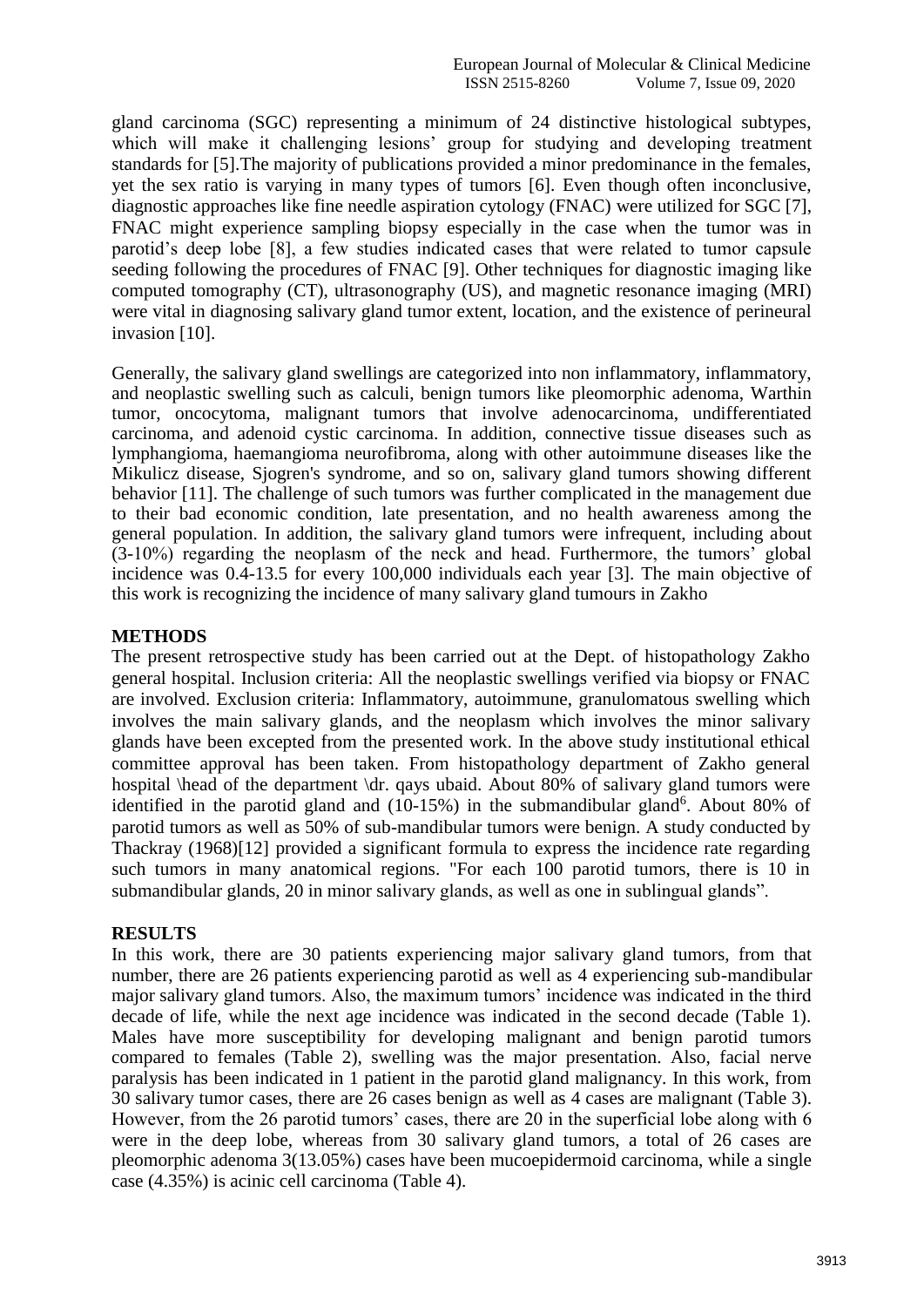| Age group (years) | No. of Patient | %     |
|-------------------|----------------|-------|
| $0 - 10$          |                | 0.00  |
| $11 - 20$         |                | 3.33  |
| $21 - 30$         |                | 36.66 |
| $31 - 40$         | 10             | 33.33 |
| $41 - 50$         |                | 13.33 |
| 51-60             |                | 6.66  |
| 61-70             |                | 6.66  |
| Total             | 30             | 100%  |

Table 1: Distribution of study subjects based on age.

Table 2: Distribution of study subjects based on gender.

| Table 2. Distribution of study subjects based on genuer. |                |       |  |
|----------------------------------------------------------|----------------|-------|--|
| Gender                                                   | No. of Patient | $\%$  |  |
| Male                                                     |                | 56.67 |  |
| Female                                                   |                | 43.33 |  |
| Total                                                    |                | 100%  |  |

Table 3: Incidence of various salivary glands tumors by type.

| Lesion                   | No. of Patient | $\%$  |
|--------------------------|----------------|-------|
| Pleomorphic adenoma      |                | 86.67 |
| Mucoepidermoid carcinoma |                | 10.00 |
| Acinic cell carcinoma    |                | 3.33  |
| Total                    |                | 100   |

|  | Table 4: Incidence of various parotid S.G tumor |  |
|--|-------------------------------------------------|--|
|  |                                                 |  |

| TWO TO THE COUNTY OF TWILD MY DWID MAN DIG TWILLOT |                |       |  |  |
|----------------------------------------------------|----------------|-------|--|--|
| Parotid S.G tumor                                  | No. of Patient | %     |  |  |
| Superficial loob                                   |                | 76.92 |  |  |
| Deep loob                                          |                | 23.08 |  |  |
| Total                                              |                | 00    |  |  |
|                                                    |                |       |  |  |

#### **DISCUSSION**

Salivary gland tumors consist of the morphologically diverse group related to uncommon tumors. In addition, their distinctive aspect of clinical presentation, morphologic configuration, and fairly unpredictable prognosis attracting considerable medical interests. The major patients' complaint with parotid gland tumors was the large swellings in the parotid region as well as below the ear lobe (Figure 1A). In our study most patients had been presented with swelling, Salivary gland tumors major presenting as painless enlarging mass gland tumor of parotid tumor as well as acinic cell carcinoma out of 4 malignant salivary gland tumors in present series. Furthermore, mucoepidermoid carcinoma has been defined as the major malignant salivary gland tumour of parotid [13].

The majority have been located in parotid glands and most have been benign. In minor and major salivary glands, pleomorphic adenoma is the most common type of tumor (Figure 2A). In the presented work, a total of 86.66% of patients experienced parotid tumors, while only 13.33% experienced sub-mandibular neoplasm (Figure 1B). Also, among parotid neoplasm, a total of 20 cases are considered benign (Figure 3) and only 4 cases are malignant (Figure 2B). Pleomorphic adenoma is considered as the major benign salivary gland tumor identified in submandibular and parotid glands. The results have been indicated in this work, in which pleomorphic adenoma is the major benign salivary gland tumor at all locations. From the overall 26 pleomorphic adenomas in this work, most of them happened in the parotid gland (20 cases) succeeded by sub-mandibular gland (6 cases). In addition, the mucoepidermoid carcinoma can be specified as the major malignant salivary benign tumor typically showing no pain or other painful symptom which the patients don't care for, and thus, they present late to a concerned specialist[14,15].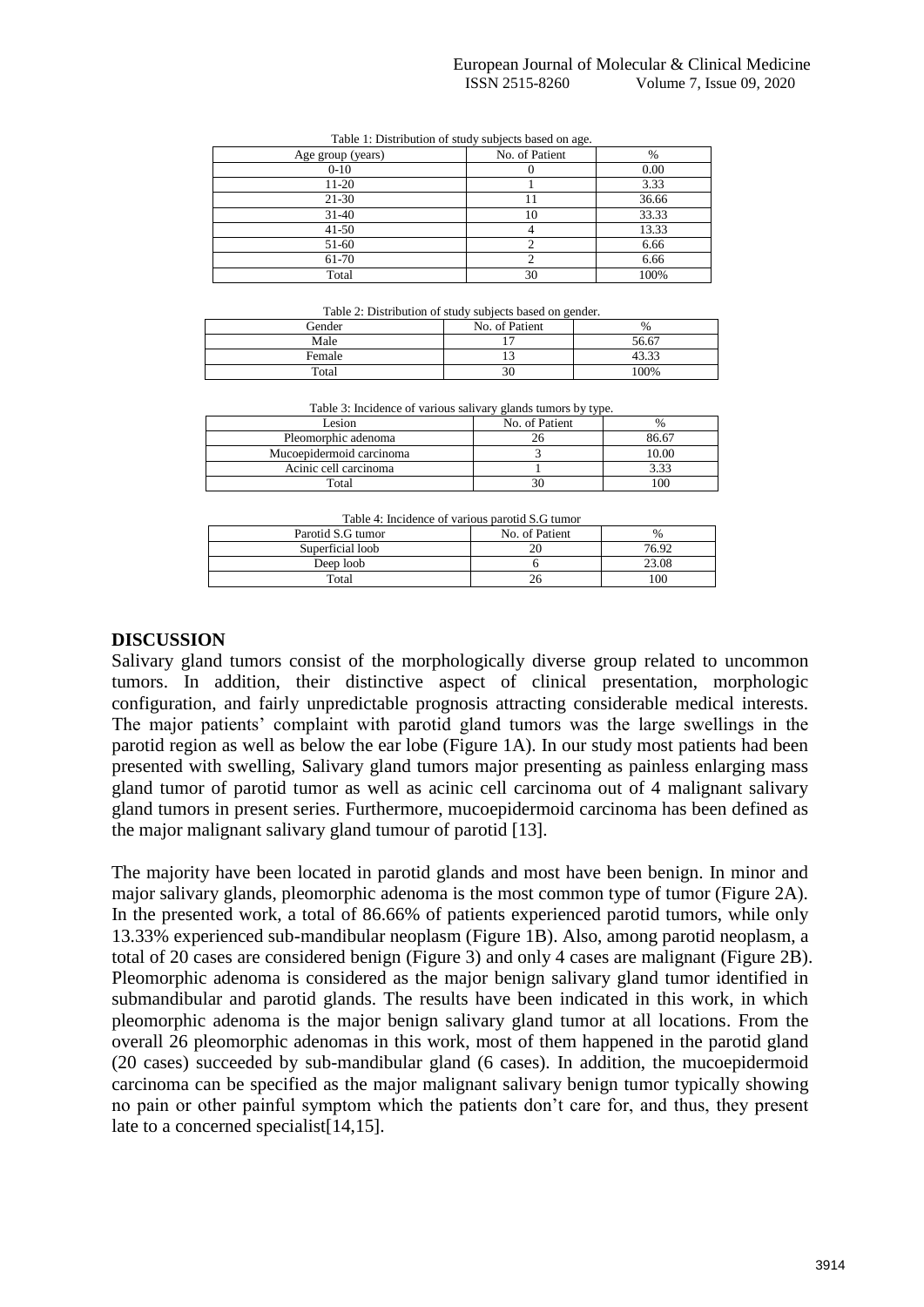

Figure (1): A) swelling in the parotid region and below the ear lobe clinical picture. B) Swelling in sublingual area clinical picture



Figure (2): A) pleomorphic adenoma histopathological picture. B) mucoepidermoid Carcinoma histopathological picture

#### **CONCLUSION**

Salivary gland tumors are a subject of important interest as these are not very rare, have different histology and clinical features. The parotid gland can be defined as the major common origin site of malignant and benign tumors, pleomorphic adenoma is the major common benign salivary gland tumor, while mucoepidermoid carcinoma is the major common malignant neoplasm. The study suggested that increasing the awareness of the community regarding early referral of the parotid mass is vital, as surgical treatment in superficial parotidectomy from that is a vital process of treating these lumps. In addition, the surgery carried out via an experienced surgeon with distinctive interests in parotid surgery carrying minimal morbidity as well as surgery form the major treatment in salivary gland tumors management because it serves therapeutic and diagnostic purposes, the general relative frequency regarding salivary gland tumors in such series correlate with that indicated in the majority of literature.

### **Funding:** No funding sources

**Ethical approval:** This research has been approved by the Institutional Ethics \college of medicin\zakho university